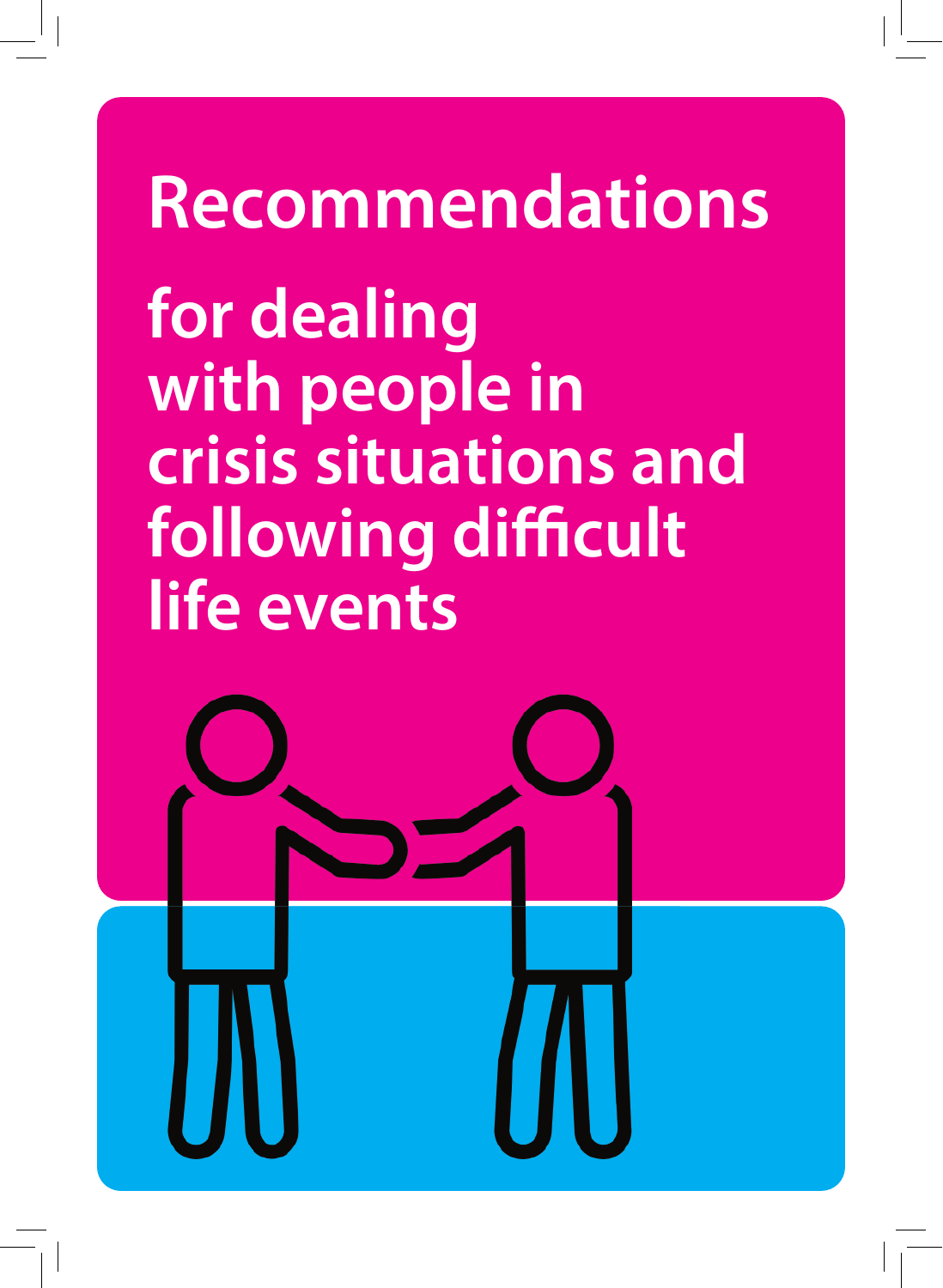### **What to say and what to do:**

#### **Establish contact**

- **1.** Introduce yourself by name and offer to help. (For example: "*My name is Anna, I work here as a volunteer. I can help you.*")
- **2.** Try to find a quiet place to sit and talk. If possible, avoid places with many distractions.
- **3.** Make sure the person is well looked after physically, e.g. offer them a blanket if they are cold or a glass of water; hand them tissues, if they are crying.
- **4.** Always address the person by name and use your body language to convey safety, e.g. through eye contact.
- **5.** Respect the person's privacy and treat what is said to you as confidential.
- **6.** Stay close to the person, but keep an appropriate distance according to their age, gender and culture.
- **7.** Show that you are listening, for example by nodding, making eye contact or simply responding in an affirmative way ("*I am listening to you*.", "*I understand you.*"). It is important that you turn your body towards the person.
- **8.** Be patient and calm. Staying calm, signalling understanding and just being there can help a person feel safe, understood, respected, valued and well cared for. It signals that they are not alone.



**9.** If necessary, shield victims from journalists, the media or onlookers to protect their privacy and dignity.

#### **Give orientation**

- **1.** Bring the person into the here and now by telling them where they are, what day, date and time it is (e.g. "*You are here in* ...", "*Today is the* ..." and "*It is now ... o'clock*").
- **2.** Ask the person simple questions, e.g. simple choice questions ("*Do you want to do this or that?*", "*Do you want to go there?*"). Let the person regain control of their choices.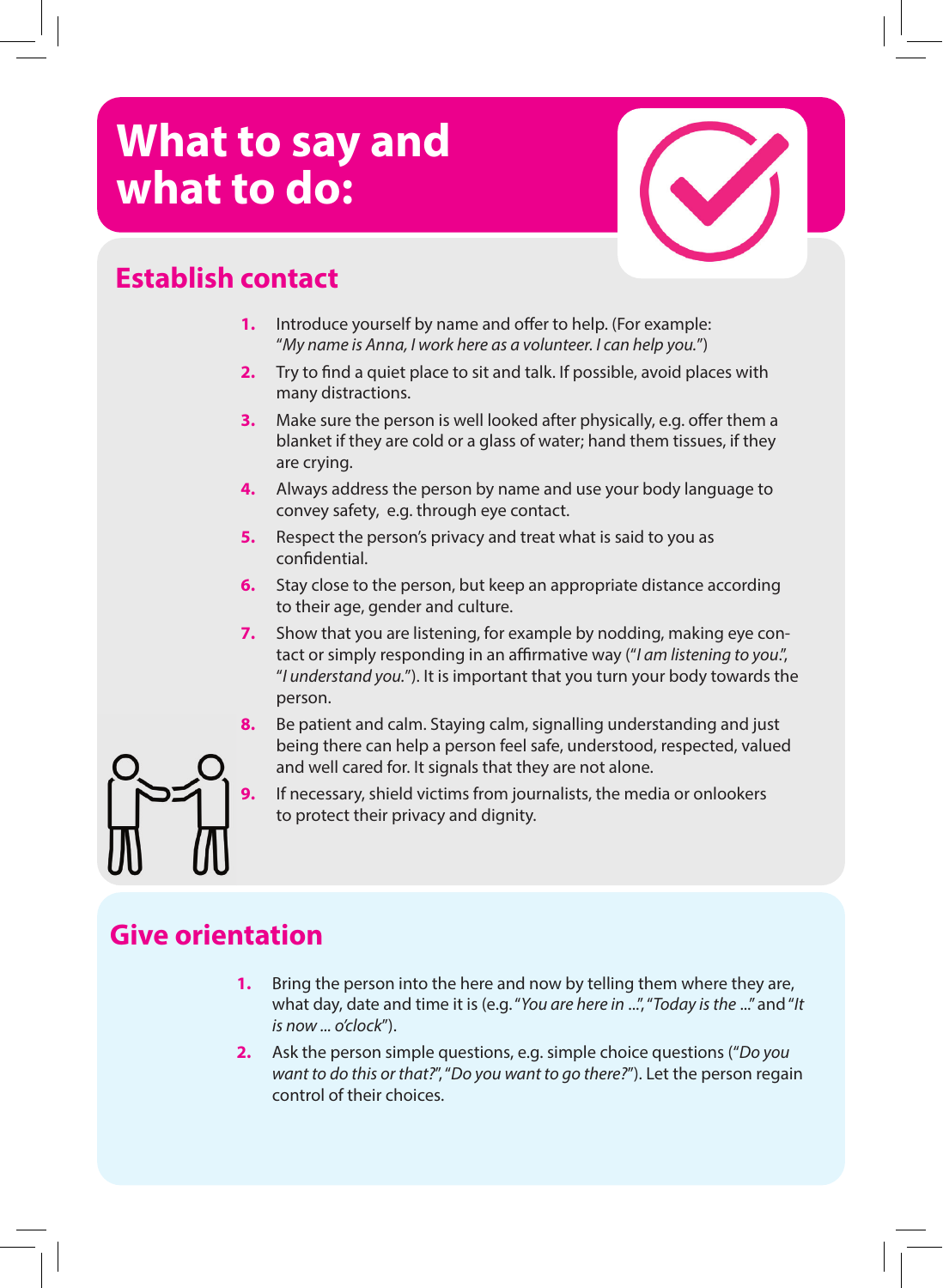- **3.** Ask the person to do simple and achievable tasks that help them regain control and belief in their abilities.
- **4.** Share facts if you have them. Be honest about what you don't know ("*I don't know, but I will try to find it out for you"*). If you can, give information about things that concern the person or relative, including planned actions. Speak calmly, clearly and concisely.
- **5.** Give information which the person can understand. Express yourself simply and clearly. If necessary and if you can, give clear instructions on what to do, e.g. where to go.
- **6.** It is possible that people do not remember past events. If possible, and if the person wants to, help them to fill in the gaps.



**7.** Respect the feelings of the person, e.g. about the loss of home, relatives or other stressful events ("*I'm sorry about what happened to you, I can imagine that this must be very painful for you*").

#### **Offer help**

- **1.** Acknowledge the person's strengths and what they have done to help themselves or others in the crisis situation.
- **2.** Clarify what the person needs. What should happen next? What will the person do afterwards?
- **3.** Offer practical help, e.g.:
	- $\rightarrow$  Bringing together family members, friends or colleagues, if this is possible and not too dangerous. It is a good idea to bring people together who can help each other (e.g. you can ask the person to help the older ones or the children).
	- $\rightarrow$  Organising childcare.
	- $\rightarrow$  Gathering information (e.g. about injured relatives).
	- $\rightarrow$  If the person you are helping is a parent, give them advice on how to help their children.



 $\rightarrow$  If possible, make contact with other psychosocial support services, e.g. a social worker. Emphasise that you will continue helping the person and that you will be there for them, if you can and want to.